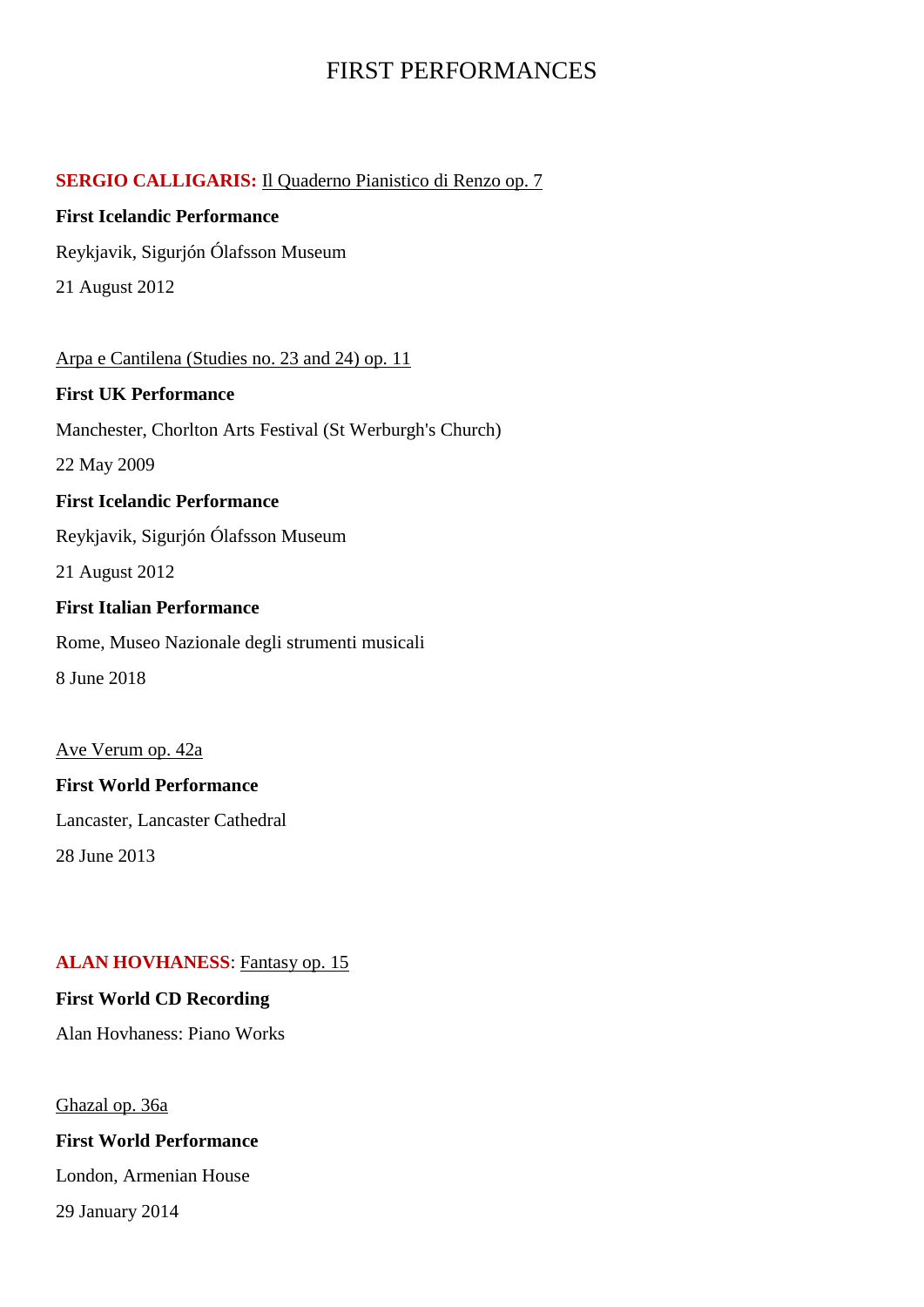### **First World CD Recording**

Alan Hovhaness: Piano Works

#### Ghazal op. 36b

**First World Performance** London, Armenian House 29 January 2014

# **First World CD Recording**

Alan Hovhaness: Piano Works

#### Twelve Armenian Folk Songs op. 43

# **First Italian Performance**

Rome, Teatro Keiros

24 June 2011

#### Suite Shalimar op. 177

**First Italian Performance** Rome, Teatro Keiros

24 June 2011

### Dark River and Distant Bell op. 212

#### **First World CD Recording on Piano**

Alan Hovhaness: Piano Works

Suite Komachi op. 240

#### **First Italian Performance**

Rome, Teatro Keiros

24 June 2011

Sonata "Cougar Mountain" op. 390

## **First European Performance**

Manchester, St Ann's Church

13 December 2009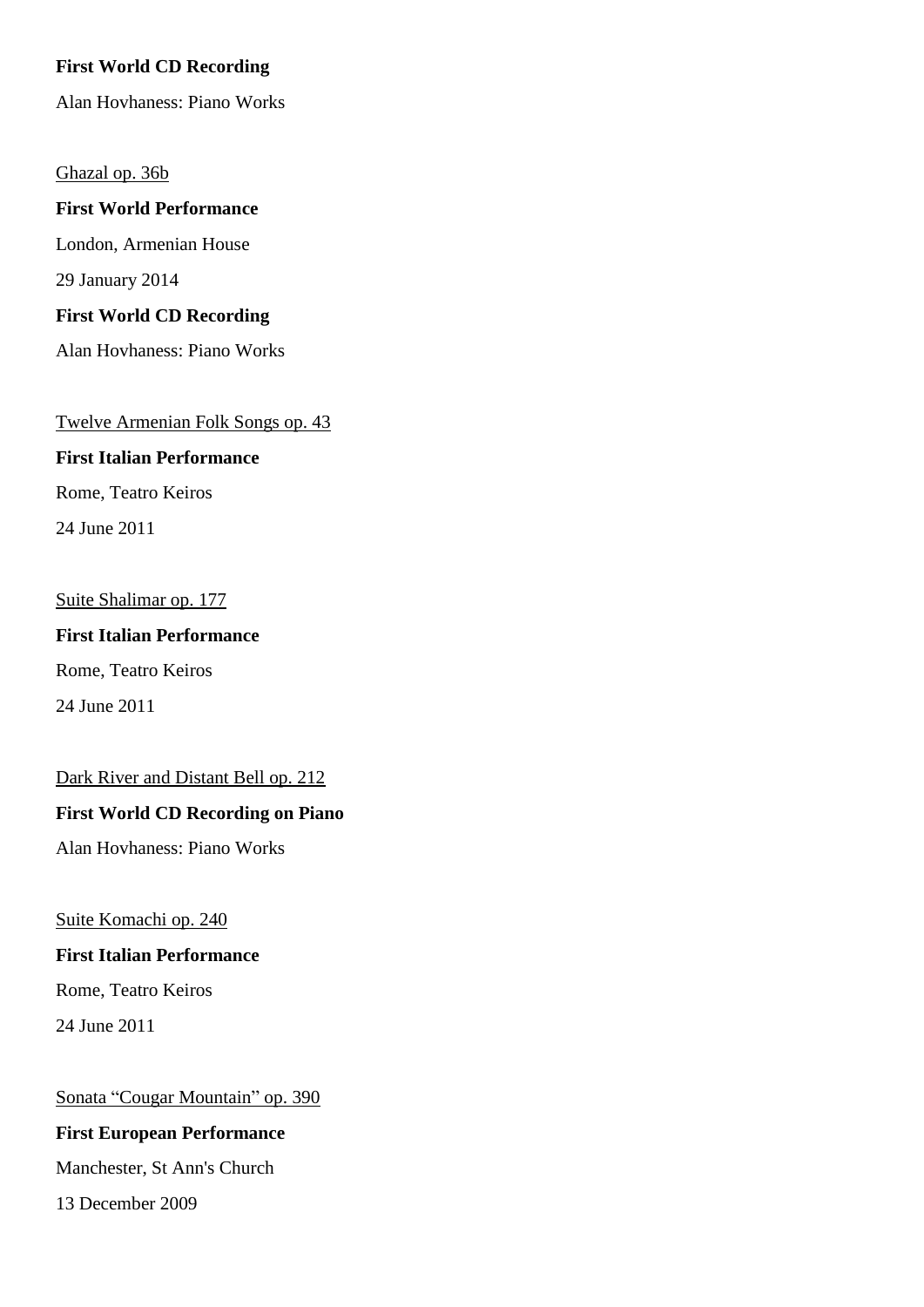### **First World Radio Recording**

Vatican City, Vatican Radio

8 January 2010

## **KARL KLINDWORTH**: Mozart's Requiem K626 [excerpts]

**First UK Performance** Glasgow, Blessed John Duns Scotus Church 17 February 2019 **First Italian Performance** Velletri, Casa delle Culture e della Musica 6 April 2019

## **EMANUEL MELIK-ASLANIAN**: Variazioni di Danze su un Tema Popolare Armeno

**First Italian Performance** Roma, Museo Nazionale degli Strumenti Musicali 22 June 2018 **First UK Performance** Manchester, Cross Street Chapel

29 June 2018

#### **NINO ROTA**: Sonata in Re

## **First Icelandic Performance**

Reykjavik, Sigurjón Ólafsson Museum

With Einar Johannesson (clarinet)

21 August 2012

## **PASQUALE TASSONE**: The Seven Last Words of Christ (dedicated to A. Pompili) [excerpts]

## **First World Performance**

Glasgow, St Andrew's Cathedral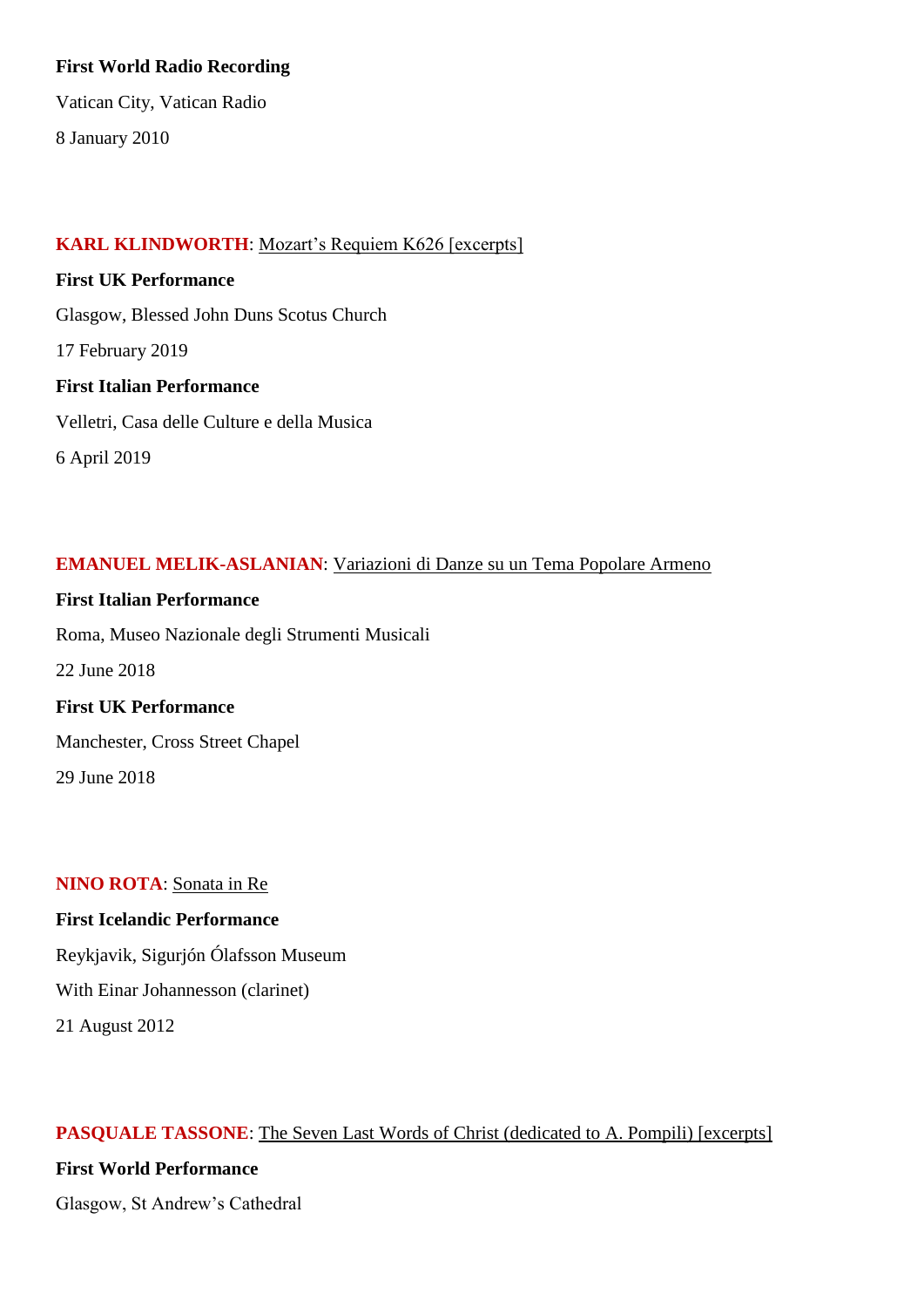19 March 2017

## **First Italian Performance**

Roma, Seminario Internazionale su Paolo VI e le Arti

15 November 2019

# **ALEXANDER TCHEREPNIN**: Histoire de la petite Thérèse de l'enfant-Jésus op. 36b

## **First UK Performance**

Lancaster, Lancaster Cathedral

28 June 2013

# **First Italian Performance**

Roma, Seminario Internazionale su Paolo VI e le Arti

15 November 2019

# **MARTIN TORP**: Fresken (dedicated to A. Pompili) [excerpts]

# **First World Performance**

Berlin, Galerie Spandow 24 June 2014

# Ikonen

**First UK Performance**

Lancaster, Lancaster Cathedral

28 June 2013

# **First World Radio Recording**

Vatican City, Vatican Radio

8 April 2015

Resurrexit

# **First Polish Performance**

Krakow, Filharmonia

28 July 2016

# **First UK Performance**

Glasgow, St Andrew's Cathedral